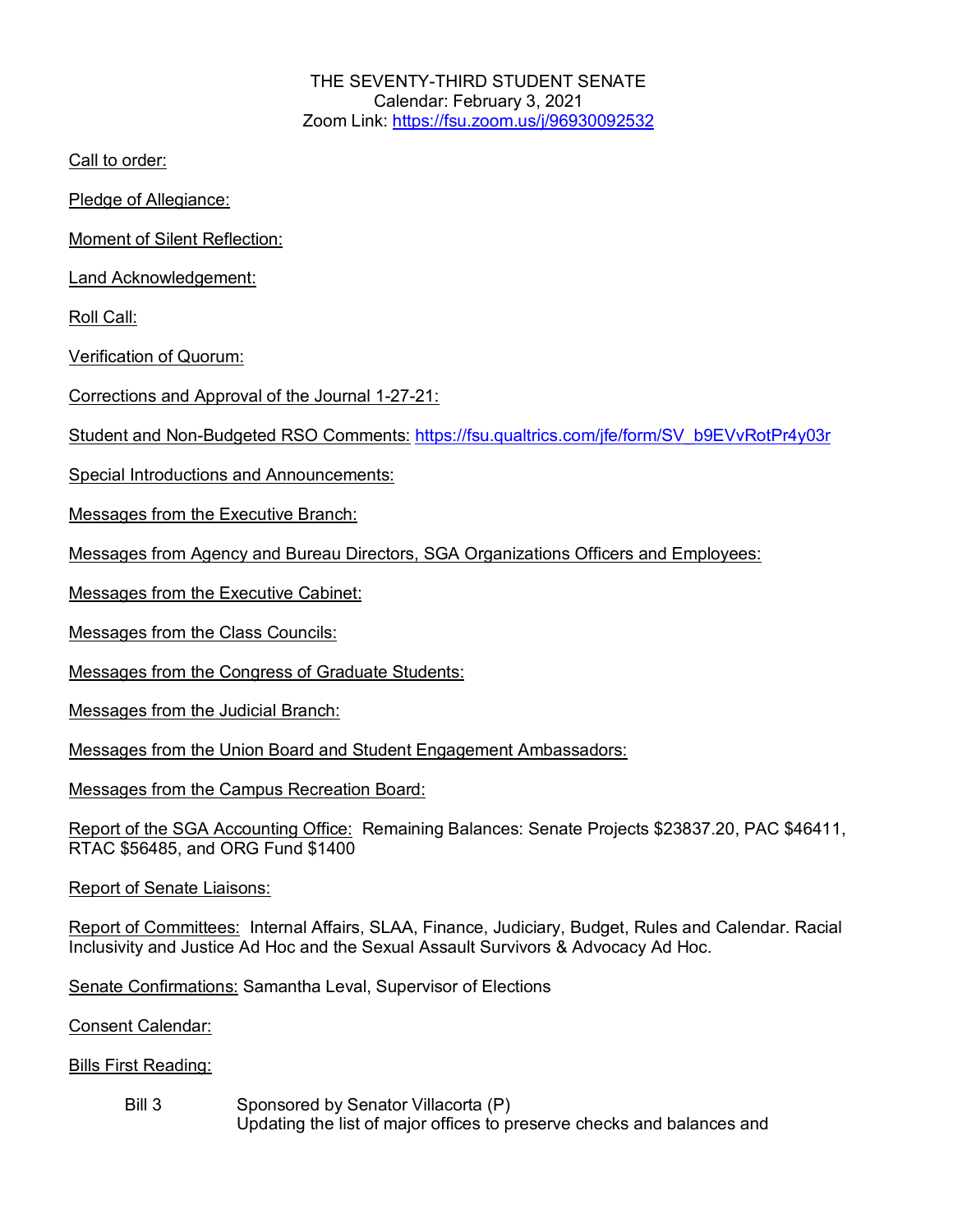|        | address conflicts of interest REFERRED TO JUDICIARY 1.13, TABLED IN<br><b>JUDICIARY, 1.22., 1.26.</b>                                                                                                                                                                                                                     |
|--------|---------------------------------------------------------------------------------------------------------------------------------------------------------------------------------------------------------------------------------------------------------------------------------------------------------------------------|
| Bill 4 | Sponsored by Senator Villacorta (P)<br>Amending the Candidate Screening Process REFERRED TO JUDICIARY THEN<br><b>INTERNAL AFFAIRS 1.13. PASSED IN JUDICIARY, 1.22. TABLED IN INTERNAL</b><br>AFFAIRS, 1.25., 2.01.                                                                                                        |
| Bill 6 | Sponsored by Senator England (P)<br>Outline the appointment process for Senate officers in Chapter 400.2 and establish<br>the Office of the Senate President. REFERRED TO JUDICIARY 1.13. TABLED IN<br><b>JUDICIARY, 1.22., 1.26.</b>                                                                                     |
| Bill 7 | Sponsored by Senator England (P)<br>To eliminate the conflict between statute 304.3 and 400.2. This deals with the<br>appointment process of candidates by the Student Body President and the<br>appointment of Senate officers by the Senate President. REFERRED TO JUDICIARY<br>1.13. TABLED IN JUDICIARY, 1.22., 1.26. |
| Bill 9 | Sponsored by Senator England (P)<br>To amend an unnecessary restriction on forwarding letters.<br>REFERRED TO INTERNAL AFFAIRS, THEN JUDICIARY 1.27.                                                                                                                                                                      |

## Bills Second Reading:

## Constitutional Amendments:

## Resolutions:

- Resolution 4 Sponsored Senator Villacorta (P) Amending Senate structure and composition about who should run the meeting during the transition of senate and vacancies. **REFERRED TO RULES & CALENDAR 1.13. TABLED IN RULES & CALENDAR 1.20., 1.27., 2.1.**
- Resolution 8 Sponsored Senator Daraldik (P) The Student Senate, Student Government, and Florida State University needs to take both short- and long-term action to ensure that Florida State University is a just, fair, and welcoming place for all students, but more specifically for Arab and Muslim students. **REFERRED TO SLAA 1.13. TABLED IN SLAA 1.19. PASSED IN SLAA 02.01.**
- Resolution 9 Sponsored Senator Daraldik (P) Denounce the claim by the Burning Spear Organization that they control the Student Government Association Student Senate. **REFERRED TO SLAA THEN RULES & CALENDAR 1.13. TABLED IN SLAA 1.19., 02.01.**
- Resolution 10 Sponsored Senator Daraldik (P) Imploring the SGA Executive Branch, FSU Administration, and any entity incorporated as a part of the Florida State University to rescind their support of the IHRA Definition of Antisemitism. **REFERRED TO SLAA 1.20. TABLED IN SLAA. 02.01.**
- Resolution 11 Sponsored Senator Gabadage, Russell (P), England, Stults, K. Hitchcock, Fineout, Nasworthy, West (Co)